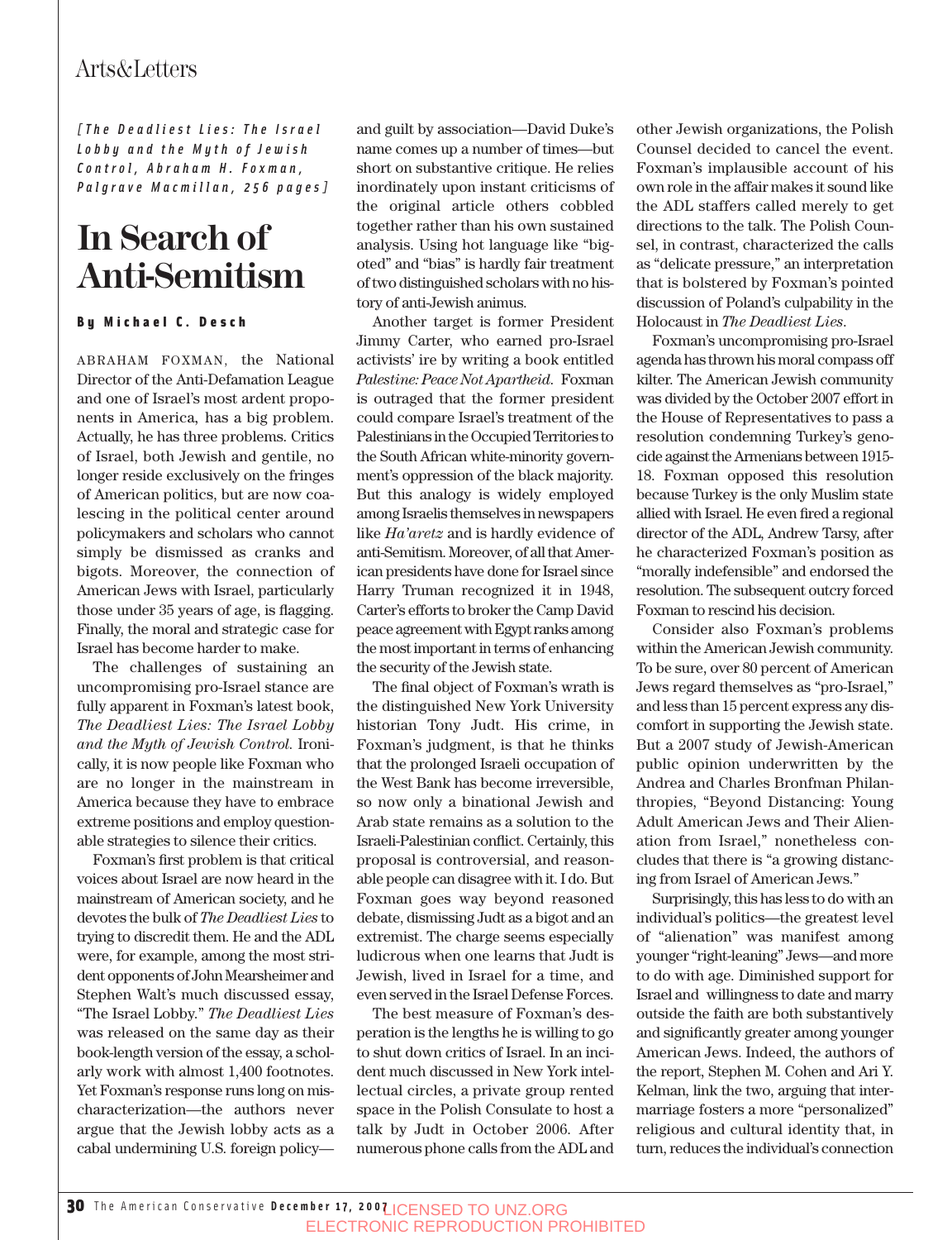with the Jewish collective, both here in America and abroad in Israel.

Even the good news in the report—that the overwhelming majority of American Jews remain supportive of the Jewish state—needs qualification: only 28 percent of respondents identified themselves as "pro-Zionist." Zionism goes beyond mere support for Israel and embraces the notion that Jews can only lead a normal existence in a Jewish state. This lack of support for Zionism leads Cohen and Kelman to conclude, "many American Jews are claiming or reclaiming their identities as proud, equal Diaspora Jews who do not necessarily believe that Israel is the center and America the periphery of global Judaism." Advocates of assimilation like Philip Weiss, rather than Zionists like Foxman, are much closer to the mainstream among American Jews in this regard, at least in terms of their actual behavior.

But this survey also highlights the two interrelated factors that constitute the remaining hard core of modern collective Jewish identity in America. Eightyseven percent of American Jews worry that there is either "a great deal" or a "moderate amount" of anti-Semitism in America today. And the overwhelming majority think this will persist or become worse. Paradoxically, they hold such views despite the fact that only 21 percent report experiencing anti-Semitism personally over the last year.

That overwhelming numbers of American Jews are pessimistic about their standing in America today despite rarely experiencing anti-Semitism personally is no doubt related to the second factor: 85 percent agree or strongly agree that "the Holocaust has deeply affected" them. In other words, despite increasing assimilation through intermarriage and overwhelming evidence that most are content to remain in the Diaspora here in America, there remains an existential angst among Jewish Americans that their place in American society remains tenuous. It is such fears that people like Foxman increasingly have to stoke to maintain high levels of support for Israel among American Jews, a strategy clearly employed in one

of his previous books, *Never Again? The Threat of the New Anti-Semitism*.

In *The Deadliest Lies*, Foxman calls the Holocaust "history's single greatest crime," ignoring the facts that the Nazis killed far more gentile non-combatants than Jews during World War II and that Stalin's and Mao's mass killings far outpaced Hitler's. One has to wonder whether his unwillingness to call what happened to the Armenians a genocide was also part of an effort to portray Jewish suffering as unique.

Foxman's final problem is that the case for Israel is no longer as strong as it once was. The threat to Israel's existence, never as great as many thought, is today clearly manageable. True, Syria still demands that Israel return the Golan Heights. Fundamentalist Iran appears to be pursuing a rudimentary nuclear capability, and its president uses very disturbing rhetoric. And Lebanon remains a failed state that hosts anti-Israeli groups like Hezbollah. But in many other respects, Israel's security situation is much improved. Israel has durable peace treaties with former adversaries Egypt and Jordan and is even closely allied with Muslim Turkey. The Jewish state also has the most modern military in the region. In the unlikely event that its conventional defense fails, Israel has a robust nuclear deterrent, reportedly as large as that of Britain and France. The argument that Israel needs unquestioning American support to ensure its survival is a much harder sell than it was in the past.

Israel's behavior is also increasingly difficult to defend morally. There is an overwhelming consensus that the essential foundation of a just and workable Arab-Israeli peace is the establishment of a Palestinian state in most of the occupied territories. One of the key obstacles to this is the Israeli settlements there. Defenders of Israel argue that continuing Palestinian terrorism and rocket attacks from Gaza make further withdrawals from the West Bank risky. Ongoing Palestinian violence against Israel is counter-productive, but Israel's promises to trade land for peace seem hollow when Jewish settlers establish a permanent presence in what almost everyone agrees should be the future Palestine.

In the past, Israel has captured the moral high ground arguing that it wages war reluctantly and then only with the greatest care for innocent lives. But since Israel's invasion of Lebanon in 1982, this image of "purity of arms" has been tarnished. Suppressing the al-Aksa Intifada, Israeli forces employed massive firepower, which took the lives of four Palestinians for every Israeli life lost, according to the respected Israeli human rights group B'Tselem. Israel's summer of 2006 war against Lebanon, whatever its initial justification after Hezbollah's kidnapping of two Israeli soldiers, soon became an excessively punitive war that claimed over 1,000 lives.

By the debauched standards of the Middle East, where cruel dictators often use force to suppress opponents, Israel's behavior is not particularly egregious. But given the claims to extraordinary virtue that Israelis and their American supporters make, revelations of ethnic cleansing in 1948, executions of hundreds of Arab prisoners of war in 1956 and 1967, and the use of human shields and indiscriminate force during the two Intifadas have made the moral case for Israel more difficult to make.

Foxman and other reflexive pro-Israel activists today face an uphill fight among American Jews and the rest of American society. Increasingly, their only hope is to convince Jews that despite their successful integration into American life, their position remains shaky and unqualified support for Israel is essential because it is their "ultimate refuge in time of need." Thus Foxman and others seek to discredit critics of Israel by distorting their arguments and portraying them as fringe figures. But despite his best efforts to tar dissenters as extremists, it is Foxman and other unqualified supporters of Israel who are outside the mainstream.

*Michael C. Desch is Robert M. Gates Chair in Intelligence and National Security Decision-making at the George Bush School of Government and Public Service, Texas A&M University.*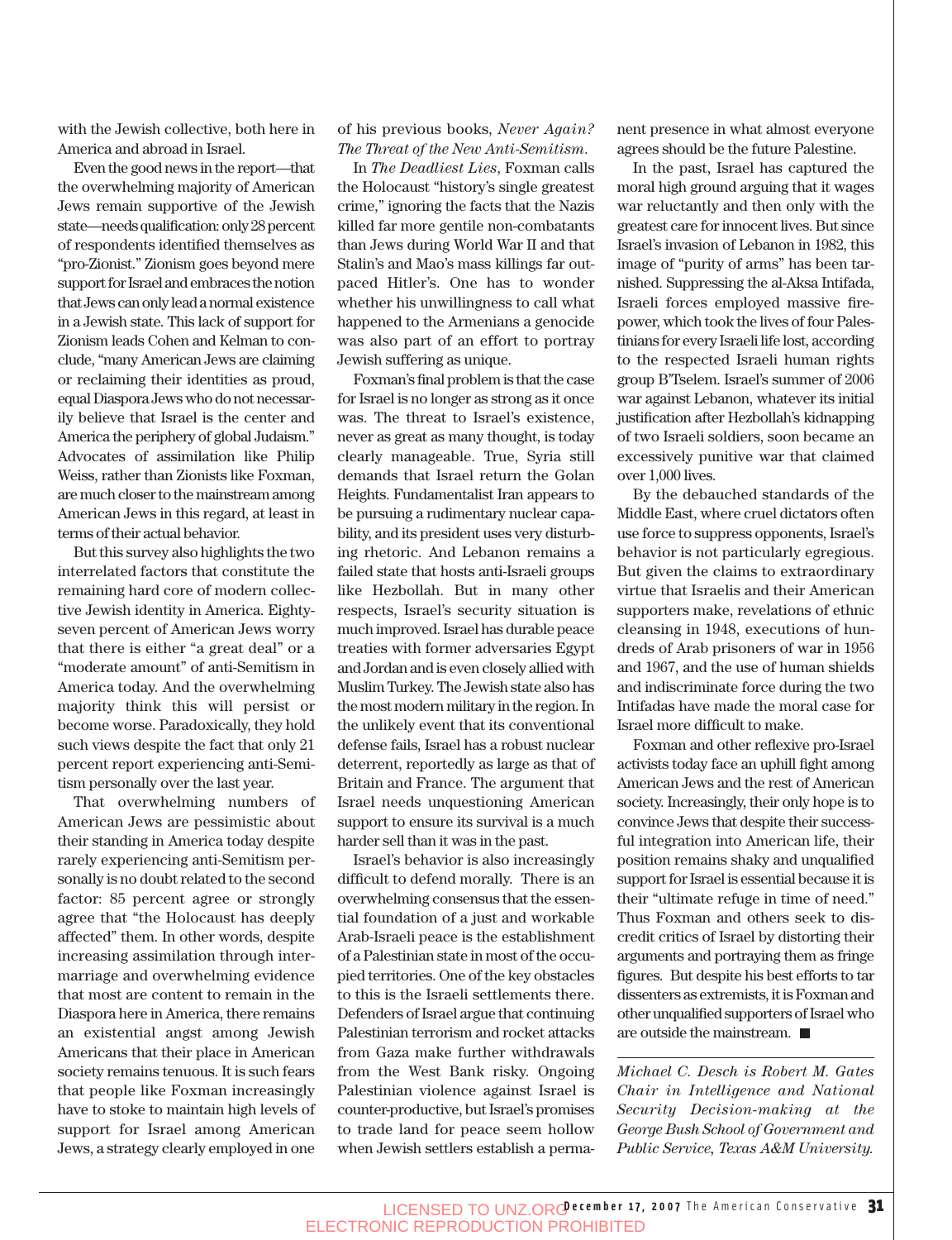## **PROFILE**

# **Robinson Jeffers: Peace Poet**

### By Justin Raimondo

A CELEBRATED American bard, hailed by the critics as the bright shining star of the "California poets," delivers the manuscript of his long awaited book, and his publisher—a major source of much of the nation's literary cachet—sends a note chirping merrily that "the whole staff is buzzing with anticipation." That buzz, however, soon turns to a growl as the author's antiwar views come under their disapproving scrutiny.

Even as editor reassures author "how meaningful and important every word you wrote has been to me," he is nonetheless "disturbed and terribly worried" about those "frequent damning references" to the president. The book, the editor sadly concludes, "will feed the prejudices of the wrong people, especially those who have tried so hard and so vindictively to discredit him."

The poet's work is subjected to severe editing. Entire poems—10 in all—are excised. When the volume is finally published, it bears an extraordinary editorial note averring, "in all fairness to that constantly interdependent relationship, and in all candor," the publisher "feels compelled to go on record with its disagreement over some of the political views pronounced by the poet in this volume." The editor's note concludes with the smug self-assurance of one who knows his reiteration of the conventional wisdom renders him practically unassailable: "Time alone," he intones, "is the court of last resort in the case of ideas on trial."

It's a tale for our times. The persecution of a liberal artist by conservative philistines and ideologues, the author a victim of the Bush cult, right? No? Well, then, it must be the story of some fellowtraveling Dalton Trumbo-like figure out

of the McCarthy era, whose poetry of a slightly pinkish hue got him called on the carpet. Wrong again.

The poet is Robinson Jeffers, poet laureate of the Old Right, whose censored volume of verse, *The Double Axe*, published in 1946, shocked his longtime editors at Random House, where Bennett Cerf would not countenance reference to "the cripple's power-need of Roosevelt." In "The Love and the Hate," a long narrative poem that did pass the censor's test, Jeffers conjured a dead soldier who comes back to haunt his parents. Incorporating virtually all the political themes of the pre-war conservative opposition, the boy-corpse mourns the present fate of

- The decent and loyal people of America,
- Caught by their own loyalty, fouled, gouged and bled
- To feed the power-hunger of politicians and make trick fortunes For swindlers and collaborators.

Not missing a beat, the poet peers into an ominous yet strangely hopeful future:

- For a time's coming—fairly soon, you'll not see it—when the ends of the earth, from east and west, one world,
	- will close on your country
- Like the jaws of a trap; but people will say, be quiet, we were fooled before. We know that all governments
- Are thugs and liars, let them fight their own battles; and the trap is closing, and an angry spirit
- Will go through the camps whispering mutiny in conscripts' ears …

Jeffers's vatic vision is our present, down to the angry spirit whispering mutiny: his uncanny premonitions elevate his poetry to the realm of prophecy.

Known for his violent, searing imagery, which was usually the instrument of a merciless insight into the tragedy of the human persona—its narcissism, its narrowness, its primordial viciousness—Jeffers's gaze, as war approached, was turned on the follies of the "radio parrots," "the crackpot dreams of Jeanne d'Arc and Hitler," and "the paralytic Roosevelt"—all phrases cut by the editors of Random House. Delving into Jeffers's molten rush of imagery, we see the world through the eyes of an intransigent "isolationist" in the midst of the post-war triumphalism. In "Fantasy," Jeffers jolts his readers then and now—by juxtaposing the German and American warlords as future objects of obloquy:

Roosevelt, Hitler and Guy Fawkes Hanged above the garden walks, While the happy children cheer, Without hate, without fear, And new men plot a new war.

That, too, was cut, and yet the rest was no less unforgiving. "Powerful and armed, neutral in the midst of madness, we might have held / the whole world's balance and stood / Like a mountain in a wind," wrote Jeffers, shortly before the war began. The craggy-faced poet's perspective reflected the dominant view among conservatives of the time and also their sense that it was too late to do anything about it: "We were misled and took sides. We have / chosen to share the crime and the punishment."

The chorus of jeers that rose up from the critics was deafening: "A necrophilic nightmare!" declared *Time* magazine. "His violent, hateful book is a gospel of isolationism carried beyond geography, faith or hope," scolded the *Library Journal*. The *Milwaukee Journal* concurred: "In this truculent book, Robinson Jeffers ... makes it clear that he feels the human race should be abolished." His critical reputation shattered on the rocks of the postwar One-World consensus, the poet never regained his former stature. As William Everson wrote in the foreword to the 1977 edition: "Hustled out of decent society with antiseptics and rubber gloves, *The Double Axe* was universally consigned to oblivion, effectively ending Jeffers' role as a creditable poetic voice during his lifetime."

It was a long way to fall. In 1932, Jeffers's visage, seemingly chiseled from